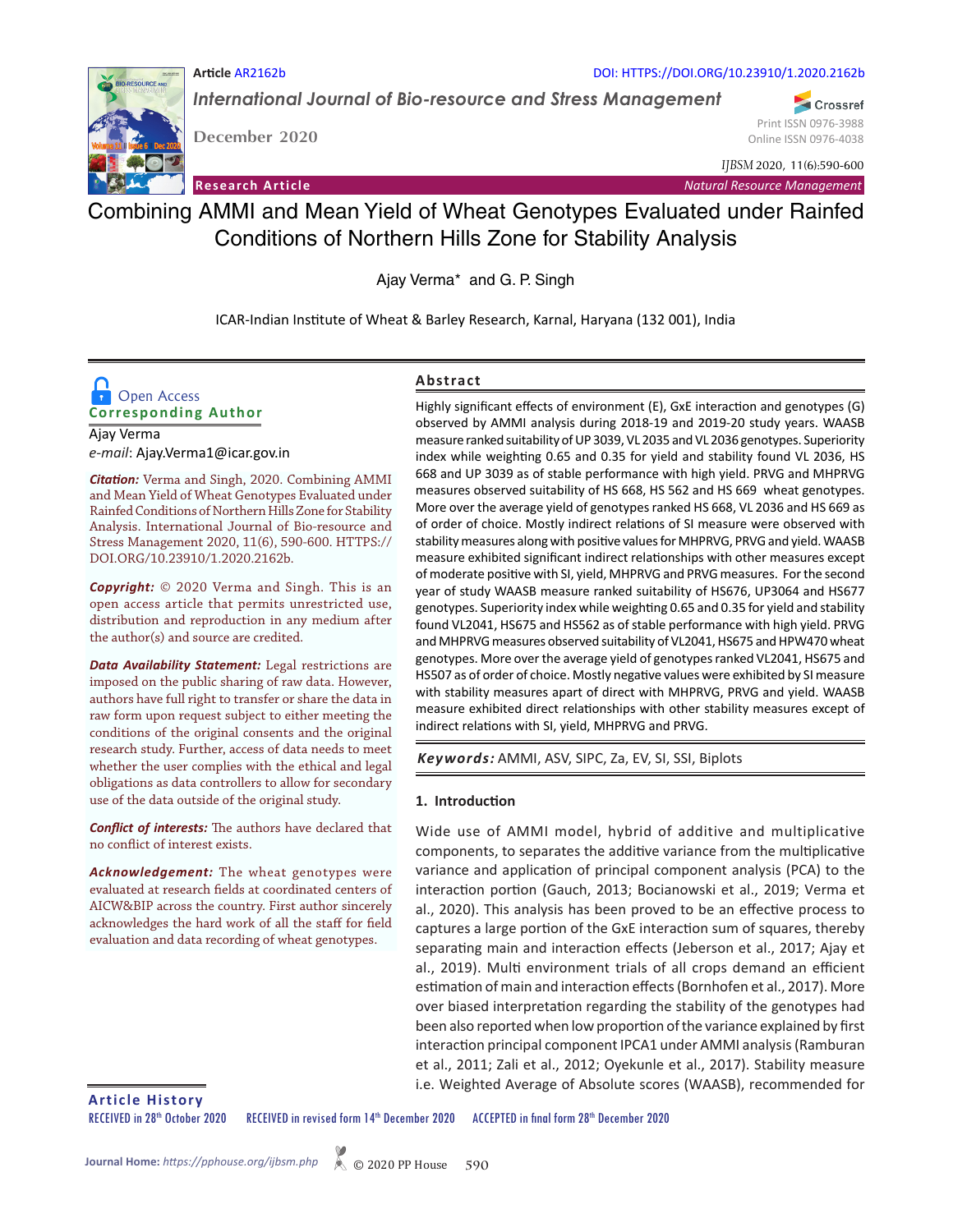identifying productive genotypes with broad adaptation (Olivoto, 2018). The most stable genotype possessed the lower value of WAASB measure i.e. deviates minimum from the mean performance across environments (Olivoto, 2019). The superiority index (WAASBY) for the selection of promising genotypes had been assisted by simultaneous use of yield and stability by allowing variable weighting mechanism (Olivoto et al., 2019). The prime objective of the present study was to validate the type of relationships between WAASBY and other stability measures, as per AMMI model, of wheat genotypes evaluated under multi environmental trials in the Northern Hills Zone of the country in the recent past. Northern hills zone of the India encompasses the hilly terrain of Northern region extending from Jammu & Kashmir to North Eastern States. NHZ comprises J&K (except Jammu and Kathua

distt.); Himachal Pradesh (except Una and Paonta Valley); Uttarakhand (except Tarai area); Sikkim, hills of West Bengal and North Eastern states.

## **2. Materials and Methods**

Sixteen advanced wheat genotypes at eight locations and sixteen genotypes at nine locations were evaluated under field trials at of northern hills zone during 2018-19 and 2019-20 cropping seasons respectively. Field trials were conducted at research centers in randomized complete block designs with four replications. Recommended agronomic practices were followed to harvest good yield. Details of genotype parentage along with environmental conditions were reflected in Tables 1 and 2 for ready reference.

|                |                | Table 1 : Parentage details of genotypes and environmental conditions 18-19 |              |                    |           |          |
|----------------|----------------|-----------------------------------------------------------------------------|--------------|--------------------|-----------|----------|
| Code           | Genotype       | Parentage                                                                   | Environments | Latitude           | Longitude | Altitude |
| G <sub>1</sub> | <b>HPW 462</b> | (VL804/PBW498)                                                              | Dhaulakuan   | 28°59N             | 77°16 E   | 468      |
| G <sub>2</sub> | <b>HPW 466</b> | (PASTOR/HXL7573/2*BAU/3/SOKOLL/WBLL1)                                       | Shimla       | 31°10' N           | 77°17'E   | 2276     |
| G <sub>3</sub> | <b>VL 2038</b> | (CHINA84-400022/PBW599)                                                     | Malan        | 32°08' N           | 76°35'E   | 846      |
| G4             | <b>VL 2037</b> | (HS485/RAJ4174//HS485-5)                                                    | Bajaura      | $31°50'$ N         | 77°9'E    | 1103.85  |
| G5             | <b>HS 507</b>  | (KAUZ/MYNA/VUL//BUC/FLK/4/MILAN)                                            | Wadura       |                    |           |          |
| G6             | <b>UP 3038</b> | (AKAW4510/AVOCET)                                                           | Khudwani     | 33° 70' N          | 75°10' E  | 1590     |
| G7             | <b>VL 2035</b> | (PRL/2*PASTOR//PBW343*2/KUKUNA/3/ROLF07/4/<br>BERKUT//PBW343*2/KUKUNA       | Almora       | 29° 35' N          | 79° 39'E  | 1610     |
| G8             | <b>HS 667</b>  | (HPW251/FLW3//HS431)                                                        | Ranichauri   | $28^{\circ}$ 43' N | 81°02' E  | 2200     |
| G9             | <b>HS 668</b>  | (VL906/FLW13)                                                               |              |                    |           |          |
| G10            | HS 669         | (VL907/VL876)                                                               |              |                    |           |          |
| G11            | <b>UP 3039</b> | (HUW640/LBPY06-15(SERI/DUCULA/PBW343)                                       |              |                    |           |          |
| G12            | <b>HS 562</b>  | (OASIS/SKUAZ//4*BCN/3/2*PASTOR)                                             |              |                    |           |          |
| G13            | <b>VL 2036</b> | (SW89.5277/BORL95//SKAUZ/3/PRL/2*PASTOR/4/<br>HEILO/5/WHEAR/SOKOLL)         |              |                    |           |          |
| G14            | <b>HPW 464</b> | (Raj 3765/WR 251//HW 2045/PBW 493)                                          |              |                    |           |          |
| G15            | <b>HPW 463</b> | (HPW155/HW4024 (P6)                                                         |              |                    |           |          |
| G16            | HD 3340        | (DPW621-50/DW1293//DW1285)                                                  |              |                    |           |          |

Stability measure Weighted Average of Absolute Scores has been calculated as

# WAASB = $\sum_{k=1}^{p}$ |IPCA<sub>ik</sub>×EP<sub>k</sub> |  $\big/\sum_{k=1}^{p}EP_k$

where WAASB<sub>i</sub>is the weighted average of absolute scores of the *i*th genotype (or environment); IPCA<sub>*ik*</sub> is the score of the *i*th genotype (or environment) in the *k*th IPCA, and EP<sub>k</sub> is the amount of the variance explained by the *k*th IPCA. Superiority index allows weighting between yield and stability measure (WAASB) to select genotypes that combine high performance and stability as SI =  $(rG_i \times \theta_v) + (rW_i \times \theta_s)/(\theta_v + \theta_s)$ ; where  $rG_i$  and rW<sub>i</sub> are the rescaled values for yield and WAASB, respectively, for the *i*th genotype; G<sub>i</sub> and W<sub>i</sub> are the yield and the WAASB

values for *i*th genotype. SI superiority index for the *i*th genotype that weights between yield and stability, and θ<sub>*V*</sub> and θ*<sup>S</sup>* are the weights for yield and stability assumed to be of order 65 and 35 respectively in this study. AMMI based measures were mentioned in Table 3.

AMMI analysis was performed using AMMISOFT version 1.0, available at https://scs.cals.cornell.edu/people/ hugh-gauch/ and SAS software version 9.3. Stability measures had been compared with recent analytic measures of adaptability calculated as the relative performance of genetic values (PRVG) and harmonic mean based measure of the relative performance of the genotypic values (MHPRVG) for the simultaneous analysis of stability, adaptability and yield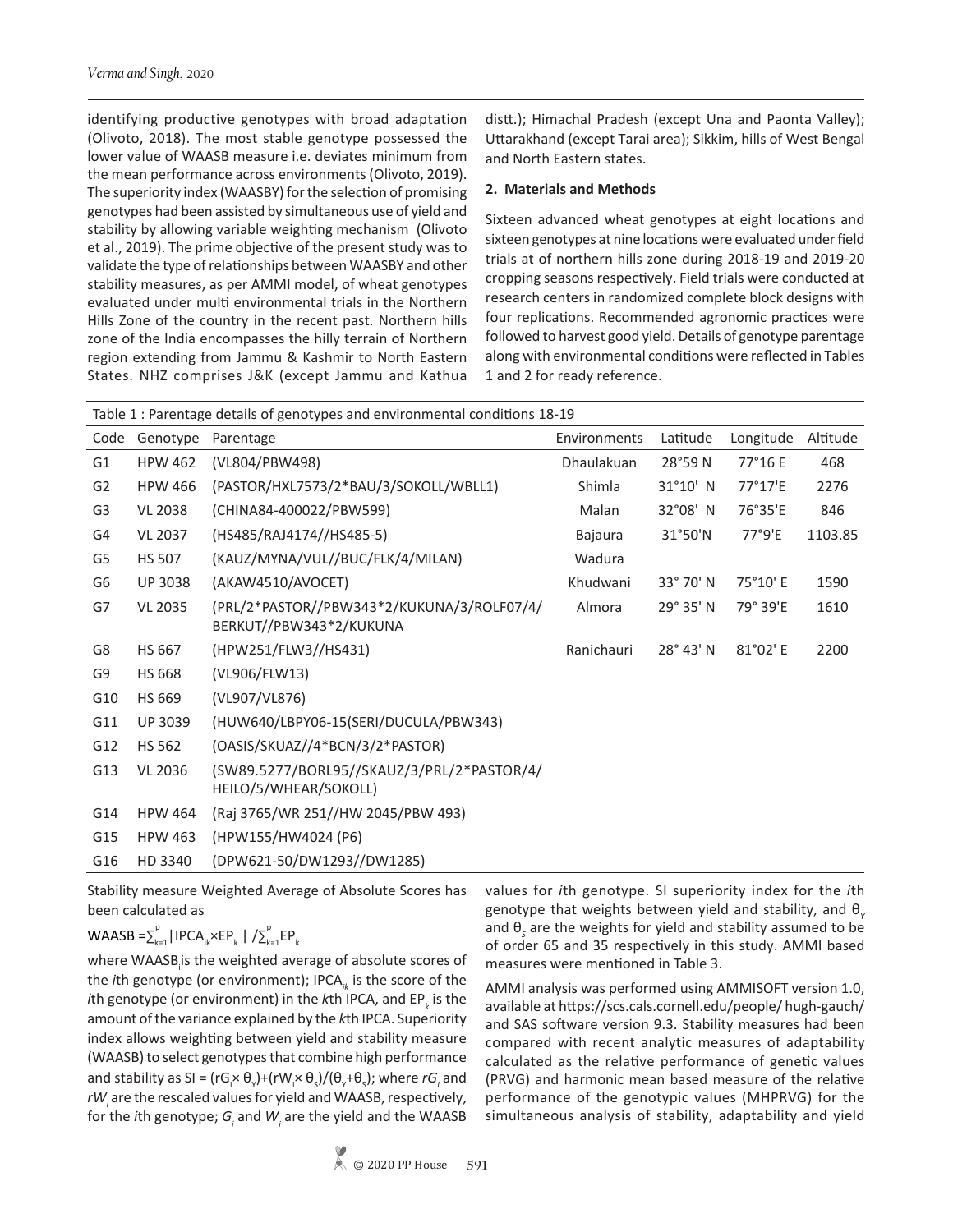|                | Table 2: Parentage details of genotypes and environmental conditions19-20 |                                                                                                        |                |                    |           |          |  |  |  |  |
|----------------|---------------------------------------------------------------------------|--------------------------------------------------------------------------------------------------------|----------------|--------------------|-----------|----------|--|--|--|--|
| Code           | Genotype                                                                  | Parentage                                                                                              | Environments   | Latitude           | Longitude | Altitude |  |  |  |  |
| G <sub>1</sub> | <b>HS507</b>                                                              | (KAUZ/MYNA/VUL//BUC/FLK/4/MILAN)                                                                       | Dhaulakuan     | 28°59N             | 77°16 E   | 468      |  |  |  |  |
| G <sub>2</sub> | <b>SKW356</b>                                                             | (SEL-VL968)                                                                                            | Shimla         | $31^{\circ}10$ 'N  | 77°17'E   | 2276     |  |  |  |  |
| G <sub>3</sub> | VL2042                                                                    | (TX71A983.4/TX69D4812//PYN/3/VPM/MOS83.11.4-<br>8//PEW/HSB3177(Yr15+Yr24)/6*Avocet//2*BAXTER/<br>FLW13 | Malan          | 32°08 'N           | 76°35'E   | 846      |  |  |  |  |
| G4             | <b>HPW471</b>                                                             | (HPW236/VL900)                                                                                         | <b>Bajaura</b> | 31°50'N            | 77°9'E    | 1103.85  |  |  |  |  |
| G5             | <b>HS675</b>                                                              | (HS240*2FLW20//HS240*2/FLW13)                                                                          | Wadura         | $21^{\circ} 18' N$ | 77° 41' E | 508      |  |  |  |  |
| G6             | <b>HPW472</b>                                                             | (HPW155/HD29)                                                                                          | Khudwani       | 33° 70' N          | 75°10' E  | 1590     |  |  |  |  |
| G7             | VL2039                                                                    | (RL6043/4*NAC//PASTOR/3/BABAX/VL892)                                                                   | Almora         | 29° 35 'N          | 79° 39 'E | 1610     |  |  |  |  |
| G8             | <b>HS677</b>                                                              | (ID8900994W/VEE/3/CHEN/AES/HD2932)                                                                     | Ranichauri     | 28° 43' N          | 81°02' E  | 2200     |  |  |  |  |
| G <sub>9</sub> | <b>HS676</b>                                                              | (VL907/DL460)                                                                                          | Umiam          |                    |           |          |  |  |  |  |
| G10            | UP3064                                                                    | (RAJ3765/HD3121)                                                                                       |                |                    |           |          |  |  |  |  |
| G11            | <b>HS678</b>                                                              | (VL907/HD2997)                                                                                         |                |                    |           |          |  |  |  |  |
| G12            | <b>HS562</b>                                                              | (OASIS/SKUAZ//4*BCN/3/2*PASTOR)                                                                        |                |                    |           |          |  |  |  |  |
| G13            | <b>HPW470</b>                                                             | (NAC/TH.AC//3*MIRLO/BUC/4PASTOR)                                                                       |                |                    |           |          |  |  |  |  |
| G14            | <b>HPW469</b>                                                             | (HPW89/VL867)                                                                                          |                |                    |           |          |  |  |  |  |
| G15            | VL2041                                                                    | (NESSER/SAULSKU32/MACS6240//HS507)                                                                     |                |                    |           |          |  |  |  |  |
| G16            | VL2040                                                                    | (17thDSBWYT99(SERI.1B//KAUZ/HEVO/3/AMAD/4/<br>PYN/BAU//MILAN/5/ OPATA/ RAYON//KAUZ)                    |                |                    |           |          |  |  |  |  |
|                | Table 3: Stability measures as ner AMMU model                             |                                                                                                        |                |                    |           |          |  |  |  |  |

| Table 3: Stability measures as per AMIMI model |                                                                           |                                                                                      |
|------------------------------------------------|---------------------------------------------------------------------------|--------------------------------------------------------------------------------------|
| Zobel, 1998                                    | Averages of the squared eigenvector values                                | $EV = \sum_{n=1}^{N} \lambda_n^2 / n$                                                |
| Sneller et al., 1997                           | Sums of the absolute value of the IPC scores                              | SIPC= $\sum_{n=1}^{N} \lambda_n^{0.5} \gamma_{in}$                                   |
| Purchase, 2000                                 | <b>AMMI stability Value</b>                                               | ASV= $[(\frac{SSIPC 1}{SSIPC 2} PCI)^2 + PC2)^2]^{1/2}$                              |
|                                                | Rao and Prabhakaran, 2005 AMMI based stability parameter                  | ASTAB= $\frac{n}{2}$ λ <sub>n</sub> γ <sub>ni</sub>                                  |
| Zali et al., 2012                              | ASV1                                                                      | ASV1= $[(\frac{SSIPC 1}{SSIPC 2} PCI)^2 + PC2)^2]^{1/2}$                             |
| Zali et al., 2012                              | Modified AMMI stability Value                                             | MASV= $V(\sum_{n=1}^{N-1} \frac{SSIPC_n}{SSIPC_{n+1}}PC_n)^2 + PC_{n+1})^2$          |
| Zali et al., 2012                              | Absolute value of the relative contribution of IPCs<br>to the interaction | $Z_{\rm a}=\sum_{\rm n=1}^{\rm N}  \lambda_{\rm n}Y_{\rm in} $                       |
| Ajay et al., 2019                              | MASV1                                                                     | MASV1= $V(\sum_{n=1}^{N-1} \frac{SSIPC_n}{SSIPC_n}PC_n)^2 + PC_{n+1})^2$             |
| Resende and Durate, 2007                       | Relative performance of genotypic values across<br>environments           | $PRVG_{ii} = VG_{ii} / VG_{i}$                                                       |
| Resende and Durate, 2007                       | Harmonic mean of Relative performance of<br>genotypic values              | MHPRVGi.= Number of environment /<br>$\sum_{j=1}^k \frac{1}{PRVG_{ii}}$              |
| Olivato et al., 2019                           | Superiority Index                                                         | $SI = \frac{(rG_i \times \theta_v) + (rW_i \times \theta_s)}{(\theta_v + \theta_e)}$ |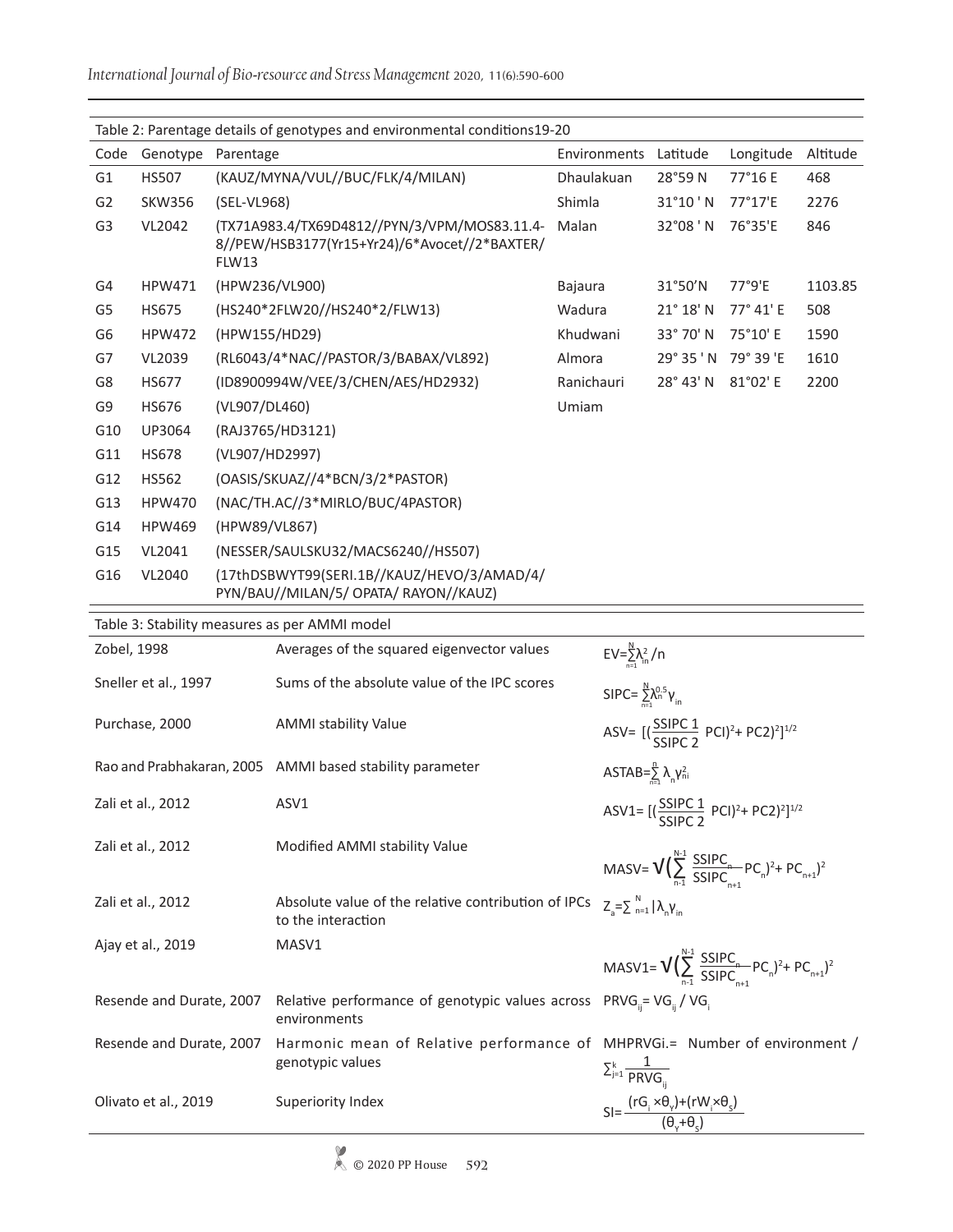(Resende and Durate, 2007).

### **3. Results and Discussion**

### *3.1. First year of study (2018-19)*

## *3.1.1. AMMI analysis of MET*

The AMMI model is comprised of additive main effects of genotype and environment, and the multiplicative effect of GxE interaction, and thus can explain more information compared to other methods (Gauch, 2013). AMMI analysis as such does not make provision for a quantitative stability measure that is deemed useful to quantify the ranking of studied genotypes according to their yield stability. AMMI stability parameters permit to evaluate yield stability after reduction of the noise from the GxE interaction effects (Zhang et al., 1998). Highly significant effects of environment (E), GxE interaction and genotypes (G) had been observed by AMMI

analysis. Environment explained about significantly 53% of the total sum of squares due to treatments indicating that diverse environments caused most of the variations in genotypes yield (Table 4). Significant proportion of GxE interaction deserves the stability estimation of genotypes over environments (Veenstra et al., 2019). Genotypes explained only 5.4% of total sum of squares, whereas GxE interaction accounted for 30.5% of treatment variations in yield. More of GxE interaction sum of squares as compared to genotypes indicated the presence of genotypic differences across environments and complex GxE interaction for wheat yield. Partitioning of GxE interaction revealed that the first six multiplicative terms (IPCA1, IPCA2, IPCA3, IPCA4, IPCA5 and IPCA6) of AMMI were significant and explained 38.4%, 22.5%, 17.4%, 9.8%, 6.4% and 4.2% of interaction sum of squares, respectively. Total of significant components were 98.8% and remaining 1.2% was the residual or noise that discarded (Adjebeng et al., 2017).

| Table 4: AMMI analysis of wheat genotypes evaluated under MET (2018-19) |                      |                        |                          |                                            |                                                     |                                               |  |  |  |  |  |
|-------------------------------------------------------------------------|----------------------|------------------------|--------------------------|--------------------------------------------|-----------------------------------------------------|-----------------------------------------------|--|--|--|--|--|
| Source                                                                  | Degree of<br>freedom | Mean Sum<br>of Squares | Level of<br>significance | Proportional<br>contribution of<br>factors | <b>GxE</b> interaction<br>Sum of Squares<br>$(\% )$ | Cumulative Sum of<br>Squares<br>(%) by IPCA's |  |  |  |  |  |
| Treatments                                                              | 127                  | 242.41                 | ***                      | 88.87                                      |                                                     |                                               |  |  |  |  |  |
| Genotype (G)                                                            | 15                   | 124.66                 | $***$                    | 5.40                                       |                                                     |                                               |  |  |  |  |  |
| Environment (E)                                                         | 7                    | 2623.83                | ***                      | 53.02                                      |                                                     |                                               |  |  |  |  |  |
| <b>GxE</b> interaction                                                  | 105                  | 100.47                 | ***                      | 30.45                                      |                                                     |                                               |  |  |  |  |  |
| IPC1                                                                    | 21                   | 192.74                 | ***                      |                                            | 38.37                                               | 38.37                                         |  |  |  |  |  |
| IPC <sub>2</sub>                                                        | 19                   | 125.04                 | ***                      |                                            | 22.52                                               | 60.89                                         |  |  |  |  |  |
| IPC <sub>3</sub>                                                        | 17                   | 108.06                 | ***                      |                                            | 17.41                                               | 78.30                                         |  |  |  |  |  |
| IPC4                                                                    | 15                   | 69.20                  | ***                      |                                            | 9.84                                                | 88.14                                         |  |  |  |  |  |
| IPC5                                                                    | 13                   | 51.74                  | ***                      |                                            | 6.38                                                | 94.51                                         |  |  |  |  |  |
| IPC <sub>6</sub>                                                        | 11                   | 40.62                  | ***                      |                                            | 4.24                                                | 98.75                                         |  |  |  |  |  |
| Residual                                                                | 9                    | 14.67                  | 0.16                     |                                            |                                                     |                                               |  |  |  |  |  |
| Error                                                                   | 384                  | 10.05                  |                          |                                            |                                                     |                                               |  |  |  |  |  |
| Total                                                                   | 511                  | 67.80                  |                          |                                            |                                                     |                                               |  |  |  |  |  |

## *3.1.2. Stability measures of yield*

Least value of absolute IPCA1 expressed by G13, G11, G9 and higher value achieved by G3 (Table 5). Low values of (EV) associated with stable genotype accordingly, the genotype G7 followed by G11, G16 and maximum value by genotype G4. Measure SIPC identified G11 followed by G7, G13 as the stable genotypes, whereas G2 would be of least stable behaviour. Za measure considered absolute value of the relative contribution of IPCs to the interaction revealed G11, G7 and G13 as genotypes with descending order of stability, whereas G2 genotype with the least stability. ASTAB measure observed genotypes G7 G11 and G9 as stable and G5 was least stable in this study (Rao and Prabhakaran, 2005). ASV measure showed that genotypes G11, G13 G7 possessed lower values would express stable performance and G3 be of least stable type. Values of ASV1 selected G11, G13, G7 for their stable behaviour whereas G3 would express unstable performance. Measures MASV and MASV1 consider all significant IPCAs. Values of MASV showed that the genotypes G7, G11 and G16 were most stable and G7, G11 and G9 would be stable by MASV1measure respectively (Ajay et al., 2019). The lower values of WAASB associated with stable nature of genotypes as G7, G13 G9 for considered locations of the zone at the same time maximum value obtained by G15, that is, the one that deviates maximum from the average performance across environments. MHPRVG identified G7, G6, G2 and PRVG measures G7, G6, G8 and G15 of least stable yield. Maximum average yield expressed by G15 followed by G5 and G1 as moderate yield variation observed from 22.5 to 31.2 q ha<sup>-1</sup> among genotypes.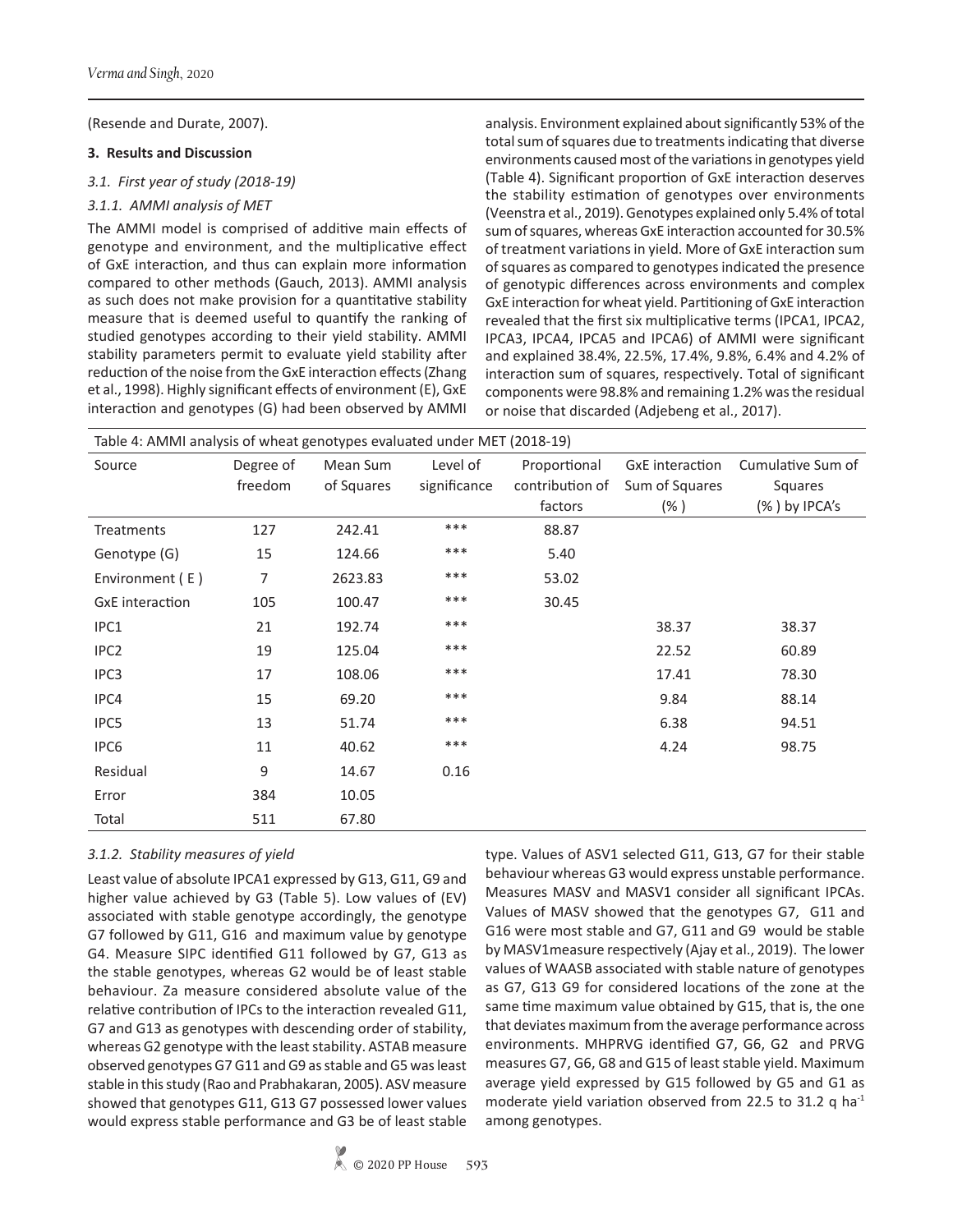*International Journal of Bio-resource and Stress Management* 2020, 11(6):590-600

| Table 5: Measures of stability for wheat genotypes as per AMMI analysis (2018-19) |       |       |           |      |      |       |       |             |       |              |       |               |             |       |
|-----------------------------------------------------------------------------------|-------|-------|-----------|------|------|-------|-------|-------------|-------|--------------|-------|---------------|-------------|-------|
|                                                                                   |       |       |           |      |      |       |       |             |       |              |       |               |             |       |
| Geno-<br>type                                                                     | IPCA1 | MASV1 | MASV ASV1 |      | ASV  | Za    | EV    | <b>SIPC</b> | ASTAB | <b>WAASB</b> | SI    | <b>MHPRVG</b> | <b>PRVG</b> | Yield |
| G <sub>1</sub>                                                                    | 2.03  | 5.28  | 4.27      | 3.46 | 2.66 | 17.40 | 0.031 | 5.98        | 58.79 | 1.212        | 21.65 | 0.914         | 0.944       | 29.92 |
| G <sub>2</sub>                                                                    | 1.35  | 5.56  | 4.76      | 2.81 | 2.39 | 18.90 | 0.040 | 6.79        | 63.63 | 1.282        | 34.32 | 0.944         | 0.977       | 31.43 |
| G <sub>3</sub>                                                                    | 2.51  | 5.37  | 4.36      | 4.33 | 3.35 | 17.73 | 0.038 | 6.05        | 69.47 | 1.255        | 54.50 | 1.004         | 1.033       | 33.31 |
| G4                                                                                | 0.38  | 5.45  | 4.82      | 1.34 | 1.27 | 14.32 | 0.060 | 6.53        | 54.58 | 0.864        | 69.12 | 1.020         | 1.043       | 33.26 |
| G5                                                                                | 1.25  | 5.25  | 4.72      | 3.51 | 3.23 | 17.09 | 0.037 | 5.75        | 72.03 | 1.198        | 29.99 | 0.905         | 0.955       | 30.68 |
| G6                                                                                | 0.91  | 5.25  | 4.45      | 2.03 | 1.77 | 17.47 | 0.034 | 6.54        | 52.97 | 1.158        | 44.69 | 0.987         | 1.009       | 31.98 |
| G7                                                                                | 0.48  | 2.37  | 2.07      | 1.02 | 0.87 | 8.37  | 0.012 | 3.39        | 12.55 | 0.540        | 77.82 | 1.033         | 1.039       | 32.89 |
| G8                                                                                | 1.66  | 4.63  | 3.99      | 3.50 | 2.99 | 16.23 | 0.025 | 5.13        | 55.30 | 1.168        | 32.65 | 0.927         | 0.962       | 30.83 |
| G9                                                                                | 0.33  | 3.61  | 3.20      | 1.13 | 1.07 | 12.17 | 0.030 | 5.26        | 29.19 | 0.754        | 86.70 | 1.085         | 1.102       | 34.57 |
| G10                                                                               | 1.09  | 4.69  | 3.98      | 1.97 | 1.56 | 15.56 | 0.045 | 6.04        | 50.21 | 1.023        | 70.68 | 1.048         | 1.064       | 34.02 |
| G11                                                                               | 0.05  | 2.61  | 2.26      | 0.29 | 0.29 | 6.83  | 0.014 | 3.08        | 13.90 | 0.408        | 77.95 | 1.002         | 1.008       | 32.41 |
| G12                                                                               | 1.14  | 3.91  | 3.31      | 2.04 | 1.62 | 11.97 | 0.021 | 4.37        | 30.62 | 0.813        | 77.32 | 1.051         | 1.065       | 33.87 |
| G13                                                                               | 0.03  | 5.06  | 4.18      | 0.30 | 0.30 | 9.57  | 0.029 | 3.84        | 42.95 | 0.602        | 86.99 | 1.029         | 1.050       | 34.03 |
| G14                                                                               | 1.29  | 4.65  | 3.99      | 2.78 | 2.39 | 16.68 | 0.026 | 5.75        | 48.01 | 1.153        | 9.16  | 0.851         | 0.883       | 28.47 |
| G15                                                                               | 2.20  | 5.74  | 4.73      | 3.80 | 2.94 | 18.87 | 0.041 | 6.48        | 71.55 | 1.317        | 27.82 | 0.944         | 0.982       | 30.92 |
| G16                                                                               | 2.23  | 4.06  | 3.19      | 3.85 | 2.98 | 13.47 | 0.017 | 4.03        | 44.49 | 1.000        | 12.20 | 0.849         | 0.884       | 28.19 |

#### *3.1.3. Ranking of genotypes as per AMMI measures and yield*

Stability alone is not a desirable selection criterion as stable genotypes may not be a high yielders, simultaneous use of yield and stability in a single measure is essential (Kang, 1993; Farshadfar, 2008). Simultaneous Selection Index also referred to as genotype stability index (GSI) or yield stability index (YSI) (Farshadfar et al., 2011) was computed by adding the ranks of stability measure and average yield of genotypes. Least ranks for IPCA1 measure exhibited by VL 2038, HS 669 and HS 562 were considered as stable with high yield, whereas high values suggested as least stable yield for UP 3039 genotype (Table 6). EV measure identified HS 669, VL 2037 and VL 2038 by whereas SPIC favoured HS 669, VL 2037 and VL 2038 genotypes. Genotypes VL 2038, HPW 466 and HS 669 possessed lower value of Za measure. WAASB measure ranked suitability of UP 3039, VL 2035 and VL 2036 genotypes. Superiority index while weighting 0.65 and 0.35 for yield and stability found VL 2036, HS 668 and UP 3039 as of stable performance with high yield. Composite measure MASV found VL 2037, VL 2036, VL 2038 and as per MASV1 ranks VL 2038, VL 2037, VL 2036 genotypes would be of choice for these locations of the zone. Values of least magnitude of ASV VL 2038 HS 668 HS 669 and ASV1 pointed towards VL 2038, HS 668 and HPW 463 wheat genotypes (Oyekunle et al., 2017). PRVG and MHPRVG measures observed suitability of HS 668, HS 562 and HS 669 wheat genotypes. More over the average yield of genotypes ranked HS 668, VL 2036 and HS 669 as of order of choice. In the present study, all measures

identified genotypes VL 2038 HS 668 and HS 669 as stable and high yielders.

#### *3.1.4. Clustering pattern of measures*

Loadings of stability measures as per first two significant principal components were reflected in Table 7 and Figure 1. Graphical clustering considered two PCAs accounted as 86.3% of variation of the ranks of stability measures (Rad et al., 2013). Studied measures grouped into two major clusters. MASV1 clubbed with ASTAB, IPCA1, ASV, ASV1, SIPC, Za and MASV measures. Yield clubbed with SI, PRVG and MHPRVG measures. Measure EV, and WAASB maintained distance from stability measures and observed as outliers in different quadrants.

## *3.1.5. Association analysis among measures*

Correlation values were computed for each pair of measures to have an idea about association analysis among measures. Average yield of genotypes expressed only significant positive correlations with SI, MHPRVG&PRVG (Table 8). Similar behaviours of MHPRVG&PRVG were observed with other measures. Mostly indirect relations of SI measure were observed with stability measures along with positive values for MHPRVG, PRVG and yield. WAASB measure exhibited significant indirect relationships with other measures except of moderate positive with SI, yield, MHPRVG and PRVG measures. AMMI based measures Za, SIPC, EV, SV, ASV1, MASV1, MASV and ASTAB expressed only positive correlation values among themselves and with others (Ajay et al., 2019). ASTAB had indirect relation with SI, PRVG, MHPRVG and yield..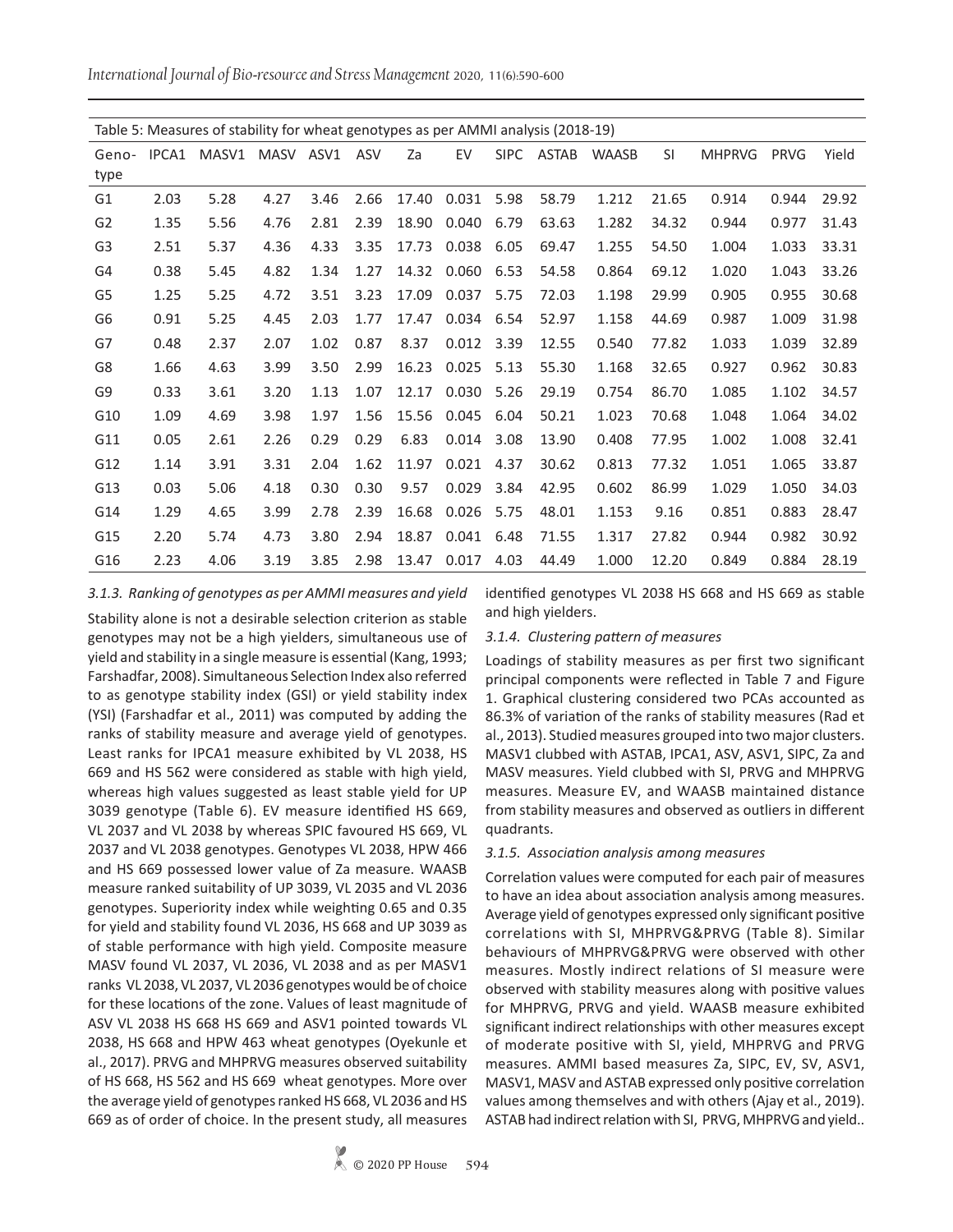| Table 6: Simultaneous ranks of genotypes as per AMMI measures and mean yield<br>$(2018-19)$ |       |       |             |      |     |    |    |             |              |                |    |               |              |                |
|---------------------------------------------------------------------------------------------|-------|-------|-------------|------|-----|----|----|-------------|--------------|----------------|----|---------------|--------------|----------------|
| Genotype                                                                                    | IPCA1 | MASV1 | <b>MASV</b> | ASV1 | ASV | Za | EV | <b>SIPC</b> | <b>ASTAB</b> | <b>WAASB</b>   | SI | <b>MHPRVG</b> | PRVG         | Yield          |
| <b>HPW 462</b>                                                                              | 18    | 19    | 21          | 20   | 20  | 19 | 22 | 21          | 19           | 13             | 14 | 13            | 14           | 14             |
| <b>HPW 466</b>                                                                              | 16    | 12    | 12          | 17   | 18  | 11 | 14 | 11          | 14           | 15             | 10 | 10            | 11           | 10             |
| <b>VL 2038</b>                                                                              | 6     | 9     | 11          | 6    | 6   | 8  | 10 | 10          | 8            | 14             | 8  | 7             | 7            | 5              |
| <b>VL 2037</b>                                                                              | 19    | 9     | 7           | 18   | 18  | 16 | 7  | 9           | 13           | 6              | 7  | 6             | 5            | 6              |
| <b>HS 507</b>                                                                               | 21    | 19    | 17          | 17   | 15  | 19 | 19 | 22          | 14           | 12             | 12 | 14            | 13           | 13             |
| <b>UP 3038</b>                                                                              | 20    | 16    | 14          | 19   | 18  | 13 | 16 | 11          | 17           | 10             | 9  | 9             | 8            | 9              |
| <b>VL 2035</b>                                                                              | 19    | 23    | 23          | 21   | 21  | 22 | 23 | 22          | 23           | $\overline{2}$ | 4  | 4             | 6            | 7              |
| <b>HS 667</b>                                                                               | 17    | 23    | 21          | 17   | 15  | 20 | 24 | 23          | 18           | 11             | 11 | 12            | 12           | 12             |
| <b>HS 668</b>                                                                               | 15    | 15    | 14          | 14   | 14  | 13 | 10 | 11          | 15           | 4              | 2  | 1             | $\mathbf{1}$ | $\mathbf{1}$   |
| <b>HS 669</b>                                                                               | 13    | 12    | 14          | 14   | 14  | 12 | 5  | 9           | 12           | 8              | 6  | 3             | 3            | 3              |
| <b>UP 3039</b>                                                                              | 23    | 23    | 23          | 24   | 24  | 24 | 23 | 24          | 23           | 1              | 3  | 8             | 9            | 8              |
| <b>HS 562</b>                                                                               | 13    | 17    | 16          | 13   | 14  | 17 | 17 | 16          | 17           | 5              | 5  | 2             | 2            | 4              |
| <b>VL 2036</b>                                                                              | 18    | 10    | 10          | 17   | 17  | 16 | 12 | 16          | 14           | 3              | 1  | 5             | 4            | $\overline{2}$ |
| <b>HPW 464</b>                                                                              | 22    | 25    | 25          | 23   | 22  | 22 | 26 | 23          | 25           | 9              | 16 | 15            | 16           | 15             |
| <b>HPW 463</b>                                                                              | 14    | 12    | 14          | 14   | 16  | 13 | 14 | 15          | 13           | 16             | 13 | 11            | 10           | 11             |
| HD 3340                                                                                     | 18    | 28    | 30          | 18   | 20  | 27 | 30 | 29          | 27           | 7              | 15 | 16            | 15           | 16             |

| Table 7: Loadings of stability measures as per first two PC's |  |
|---------------------------------------------------------------|--|
| $(2018-19)$                                                   |  |

| 12010-131     |          |                 |
|---------------|----------|-----------------|
| Measure       | PC1      | PC <sub>2</sub> |
| IPCA1         | 0.241    | $-0.203$        |
| MASV1         | 0.308    | $-0.082$        |
| <b>MASV</b>   | 0.302    | $-0.039$        |
| ASV1          | 0.258    | $-0.222$        |
| ASV           | 0.254    | $-0.225$        |
| Za            | 0.301    | $-0.184$        |
| EV            | 0.318    | 0.010           |
| <b>SIPC</b>   | 0.307    | $-0.039$        |
| <b>ASTAB</b>  | 0.304    | $-0.181$        |
| <b>WAASB</b>  | $-0.031$ | 0.533           |
| SI            | 0.190    | 0.431           |
| <b>MHPRVG</b> | 0.248    | 0.346           |
| <b>PRVG</b>   | 0.267    | 0.318           |
| Yield         | 0.278    | 0.303           |
| % variance    | 62.79    | 23.49           |

Same pattern of negative correlations had displayed by IPCA1, ASV1, MASV1, ASV, MASV, EV, Za, SIPC also.

*3.2. Second year of study (2019-20)*

*3.2.1. AMMI analysis of MET*

Highly significant effects of environment (E), genotypes (G) and GxE interaction had been observed by AMMI analysis.





Environment explained about significantly 48.7% of the total sum of squares due to treatments indicating that diverse environments caused most of the variations in genotypes yield (Table 9). Significant proportion of GxE interaction deserves the stability estimation of genotypes over environments (Veenstra et al., 2019). Genotypes explained only 7.8% of total sum of squares, whereas GxE interaction accounted for 31.4% of treatment variations in yield. Further division of GxE interaction revealed that the seven multiplicative terms (IPCA1, IPCA2, IPCA3, IPCA4, IPCA5 and IPCA7) explained 33.4%, 29.4%, 16.8%, 11%, 4.1% , 2.9% and 2.1 % of interaction sum of squares, respectively. Total of significant components were 99.8% and remaining was merely 0.2% thus discarded (Adjebeng et al., 2017).

## *3.2.2. Stability measures of yield*

Least value of absolute IPCA1 expressed by G14, G10, G6 and higher value achieved by G4 (Table 10). Low values of (EV) associated with stable genotype accordingly G9 G10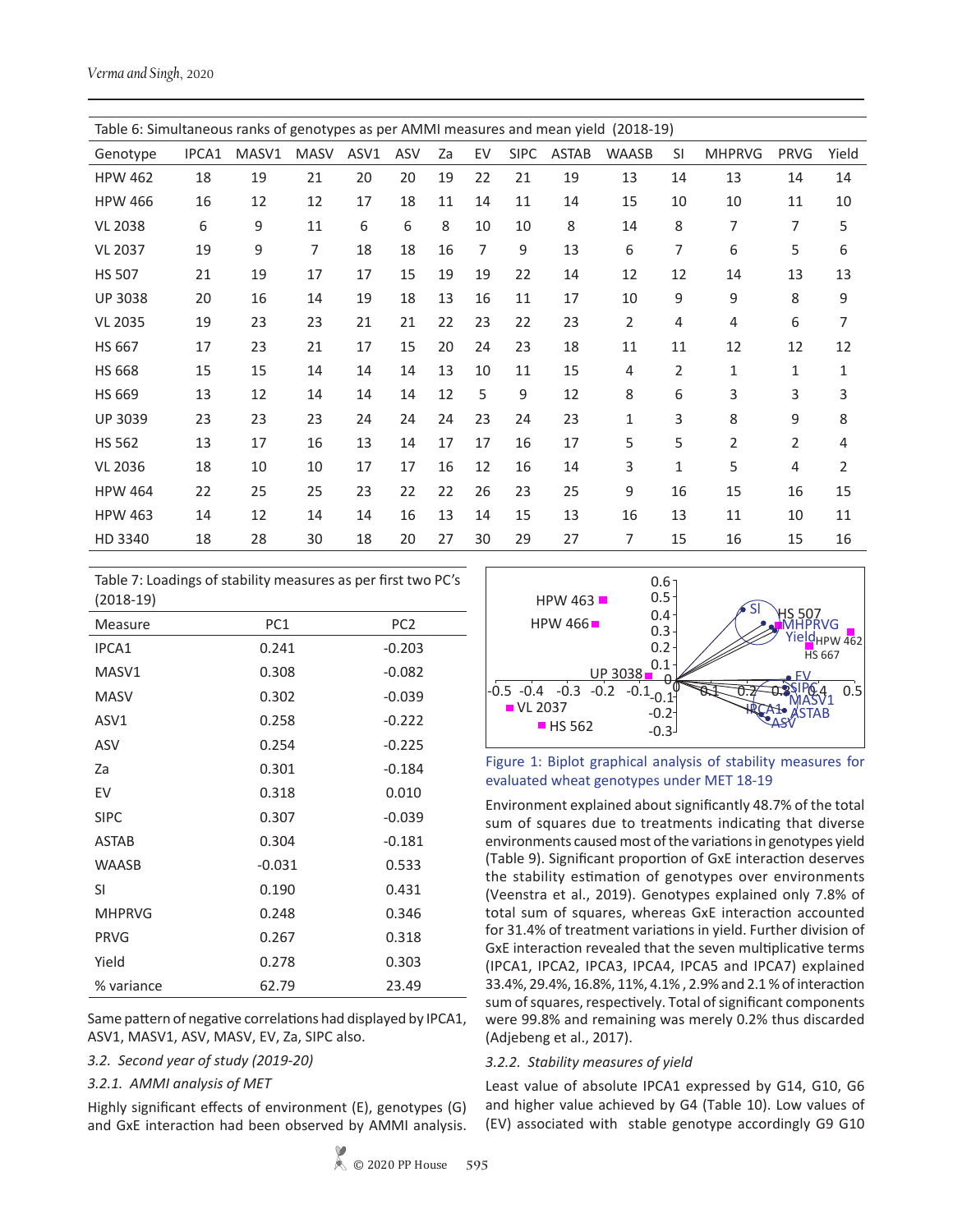*International Journal of Bio-resource and Stress Management* 2020, 11(6):590-600

| Table 8: Association analysis of SI with other measures (2018-19) |       |             |       |                   |       |       |             |              |              |          |               |             |          |
|-------------------------------------------------------------------|-------|-------------|-------|-------------------|-------|-------|-------------|--------------|--------------|----------|---------------|-------------|----------|
| Measure                                                           | MASV1 | <b>MASV</b> | ASV1  | ASV               | Za    | EV    | <b>SIPC</b> | <b>ASTAB</b> | <b>WAASB</b> | SI.      | <b>MHPRVG</b> | <b>PRVG</b> | Yield    |
| IPCA1                                                             | 0.468 | 0.374       | 0.963 | 0.916             | 0.712 | 0.095 | 0.411       | 0.654        | 0.799        | $-0.735$ | $-0.585$      | $-0.540$    | $-0.559$ |
| MASV1                                                             |       | 0.986       |       | 0.539 0.556 0.836 |       | 0.771 | 0.831       | 0.936        | 0.792        | $-0.458$ | $-0.305$      | $-0.212$    | $-0.187$ |
| <b>MASV</b>                                                       |       |             | 0.480 | 0.518             | 0.825 | 0.818 | 0.857       | 0.923        | 0.767        | $-0.417$ | $-0.268$      | $-0.170$    | $-0.145$ |
| ASV1                                                              |       |             |       | 0.990             | 0.792 | 0.174 | 0.497       | 0.751        | 0.872        | $-0.801$ | $-0.658$      | $-0.595$    | $-0.609$ |
| ASV                                                               |       |             |       |                   | 0.813 | 0.203 | 0.527       | 0.775        | 0.887        | $-0.816$ | $-0.679$      | $-0.609$    | $-0.620$ |
| Za                                                                |       |             |       |                   |       | 0.590 | 0.902       | 0.906        | 0.987        | $-0.699$ | $-0.474$      | $-0.392$    | $-0.407$ |
| EV                                                                |       |             |       |                   |       |       | 0.824       | 0.682        | 0.476        | $-0.035$ | 0.126         | 0.207       | 0.215    |
| <b>SIPC</b>                                                       |       |             |       |                   |       |       |             | 0.808        | 0.821        | $-0.416$ | $-0.171$      | $-0.093$    | $-0.114$ |
| <b>ASTAB</b>                                                      |       |             |       |                   |       |       |             |              | 0.898        | $-0.604$ | $-0.447$      | $-0.345$    | $-0.326$ |
| <b>WAASB</b>                                                      |       |             |       |                   |       |       |             |              |              | $-0.768$ | $-0.560$      | $-0.481$    | $-0.494$ |
| <b>SI</b>                                                         |       |             |       |                   |       |       |             |              |              |          | 0.948         | 0.923       | 0.936    |
| <b>MHPRVG</b>                                                     |       |             |       |                   |       |       |             |              |              |          |               | 0.992       | 0.980    |
| <b>PRVG</b>                                                       |       |             |       |                   |       |       |             |              |              |          |               |             | 0.989    |
|                                                                   |       |             |       |                   |       |       |             |              |              |          |               |             |          |

Table 9: AMMI analysis of wheat genotypes evaluated under MET (2019-20) Source Degree of freedom Mean Sum of Squares Level of significance Proportional contribution of factors GxE interaction Sum of Squares (% ) Cumulative Sum of Squares (% ) by IPCA's Treatments 143 218.91 \*\*\* 87.87 Genotype (G) 15 185.53 \*\*\* 7.81 Environment (E) 8 2167.13 \*\*\* 48.66 GxE interaction 120 93.21 \*\*\* 31.39 IPC1 22 169.69 \*\*\* 33.38 33.38 IPC2 20 164.26 \*\*\* 29.37 62.75 IPC3 18 104.59 \*\*\* 16.83 79.58 IPC4 16 77.15 \*\*\* 11.04 90.62 IPC5 14 33.00 \*\*\* 4.13 94.75 IPC6 12 27.24 \*\* 2.92 97.67 IPC7 10 23.61 0.10 2.11 99.79 Residual 8 3.00 0.96 Error 432 10.01

followed by G14 and maximum value had by G13 genotype. SIPC measure identified G9 G10 followed by G11 for the lower value, whereas G13 would be of least stable behaviour. Za measure revealed G9 G10 and G8 genotypes in descending order of stability, whereas G1 genotype with the least stability. ASTAB measure observed genotypes G9, G10 and G16 as most stable and genotype G1 was least stable in this study (Rao and Prabhakaran, 2005). ASV measure showed that genotypes G9, G8, G10 possessed lower values would express stable performance and G3 be of least stable type. Values of ASV1 selected G9, G10, G8 for their stable behaviour whereas G3

Total 575 61.96

would express unstable performance. G10, G9, G5 genotypes were of choice by of MASV and MASV1measure observed G10, G5, G2 as the stable genotypes while G13 would be unstable (Ajay et al., 2019). Lower value of Superiority index had observed for G14, G16 and G1 whereas large value by G13. Genotypes G16, G14and G1 were identified for their more stable yield performance by MHPRVG and PRVG measure settled for G14, G16, G1 along with least stable yield of G9. Maximum yield expressed by G9, G13 followed by G10 and good variation had been observed from 28.1 to 34.6 q ha<sup>-1</sup> among genotypes. Stable nature of G9, G10, G8 genotypes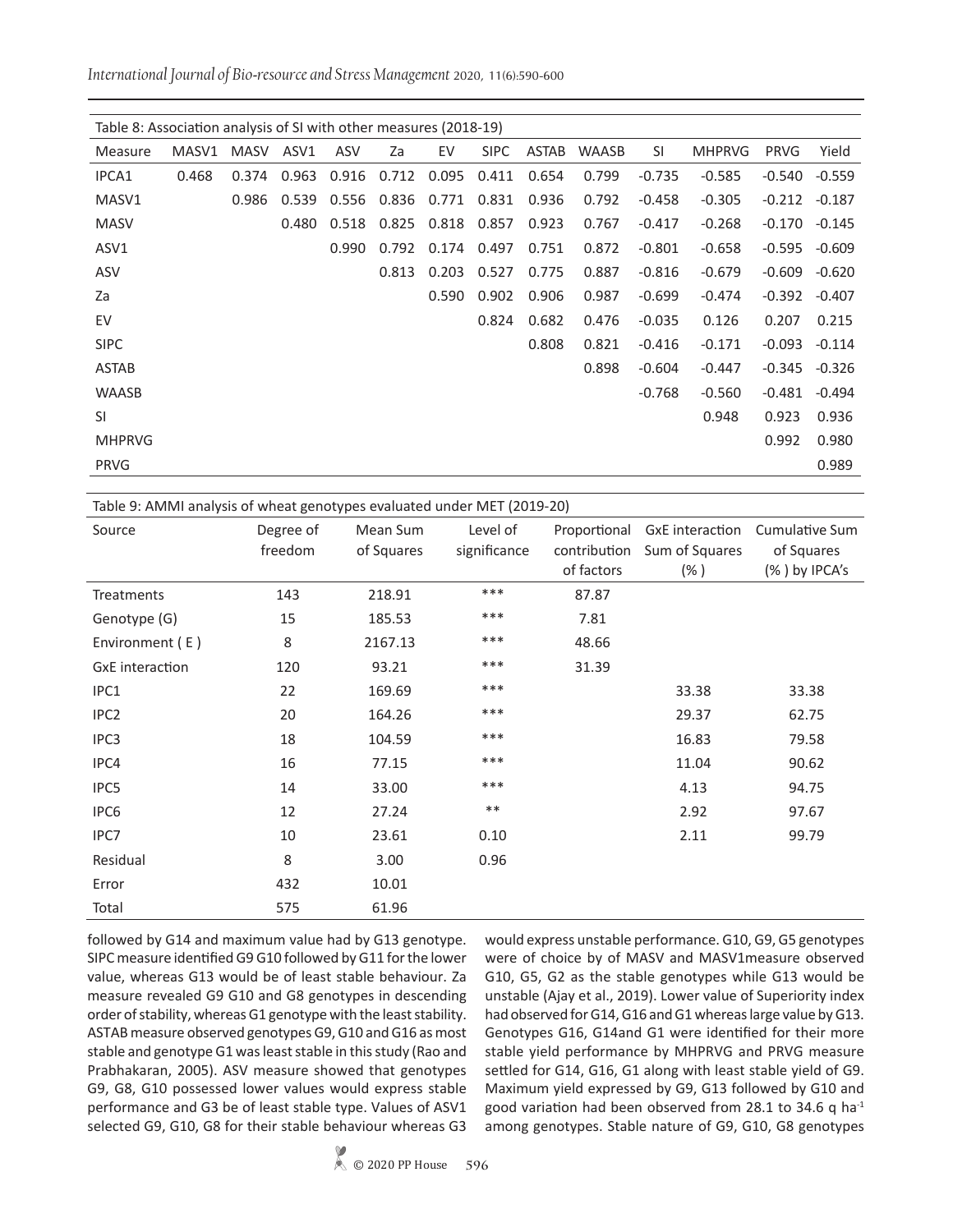*Verma and Singh*, 2020

|                |       | Table 10: Measures of stability for wheat genotypes as per AMMI analysis (2019-20) |      |               |      |       |       |             |              |              |       |               |             |       |
|----------------|-------|------------------------------------------------------------------------------------|------|---------------|------|-------|-------|-------------|--------------|--------------|-------|---------------|-------------|-------|
| Geno-          | IPCA1 | MASV1                                                                              |      | MASV ASV1 ASV |      | Za    | EV    | <b>SIPC</b> | <b>ASTAB</b> | <b>WAASB</b> | -SI   | <b>MHPRVG</b> | <b>PRVG</b> | Yield |
| type           |       |                                                                                    |      |               |      |       |       |             |              |              |       |               |             |       |
| G1             | 2.62  | 8.86                                                                               | 6.25 | 4.57          | 3.46 | 21.03 | 0.050 | 7.76        | 108.38       | 1.459        | 56.44 | 1.024         | 1.080       | 30.10 |
| G <sub>2</sub> | 2.15  | 5.51                                                                               | 3.76 | 3.76          | 2.85 | 12.42 | 0.031 | 5.35        | 48.50        | 0.856        | 50.05 | 0.901         | 0.940       | 26.64 |
| G <sub>3</sub> | 2.46  | 8.83                                                                               | 5.28 | 4.72          | 3.80 | 20.04 | 0.033 | 6.93        | 84.22        | 1.457        | 32.52 | 0.921         | 0.969       | 26.88 |
| G4             | 2.55  | 6.32                                                                               | 4.31 | 4.57          | 3.53 | 17.16 | 0.029 | 6.11        | 67.31        | 1.239        | 61.01 | 1.051         | 1.076       | 29.76 |
| G5             | 0.90  | 4.69                                                                               | 3.81 | 2.15          | 1.89 | 14.88 | 0.030 | 5.85        | 41.57        | 1.018        | 71.16 | 1.080         | 1.104       | 30.17 |
| G <sub>6</sub> | 0.50  | 5.61                                                                               | 4.30 | 2.38          | 2.31 | 13.87 | 0.025 | 5.22        | 48.86        | 0.971        | 32.99 | 0.866         | 0.896       | 24.85 |
| G7             | 0.85  | 10.77                                                                              | 5.83 | 2.89          | 2.72 | 19.12 | 0.036 | 7.19        | 72.92        | 1.330        | 4.13  | 0.756         | 0.803       | 22.52 |
| G8             | 0.72  | 7.66                                                                               | 4.33 | 1.27          | 0.97 | 10.50 | 0.028 | 4.83        | 38.60        | 0.665        | 50.67 | 0.911         | 0.928       | 25.90 |
| G9             | 0.29  | 8.60                                                                               | 3.14 | 0.69          | 0.60 | 5.99  | 0.012 | 3.18        | 9.02         | 0.370        |       | 67.14 0.970   | 0.973       | 26.84 |
| G10            | 0.08  | 3.72                                                                               | 2.77 | 1.01          | 1.01 | 8.51  | 0.021 | 4.20        | 19.18        | 0.539        | 61.37 | 0.960         | 0.968       | 26.79 |
| G11            | 0.80  | 8.29                                                                               | 5.25 | 1.43          | 1.10 | 12.63 | 0.026 | 4.92        | 51.48        | 0.852        | 56.82 | 0.970         | 0.995       | 27.53 |
| G12            | 0.83  | 12.25                                                                              | 5.21 | 1.80          | 1.53 | 13.68 | 0.027 | 5.75        | 37.27        | 0.920        | 69.12 | 1.049         | 1.071       | 29.47 |
| G13            | 1.39  | 16.20                                                                              | 6.71 | 2.78          | 2.28 | 18.94 | 0.051 | 8.04        | 65.50        | 1.266        | 59.47 | 1.057         | 1.082       | 29.67 |
| G14            | 0.06  | 6.73                                                                               | 4.57 | 1.39          | 1.38 | 13.68 | 0.024 | 5.51        | 44.80        | 0.908        | 55.90 | 0.978         | 0.994       | 27.65 |
| G15            | 0.63  | 6.75                                                                               | 4.88 | 1.86          | 1.72 | 13.52 | 0.047 | 5.94        | 51.09        | 0.904        | 82.85 | 1.120         | 1.141       | 31.24 |
| G16            | 0.72  | 14.94                                                                              | 5.60 | 1.85          | 1.66 | 12.57 | 0.029 | 5.54        | 32.48        | 0.840        |       | 56.74 0.963   | 0.980       | 27.47 |

identified by lower values WAASB for the considered locations of the zone whereas maximum deviation from the average performance across environments value expressed by G1. Superiority index had observed lower value expressed by G7, G3, G6 and large value by G15.

*3.2.3. Ranking of genotypes as per AMMI measures and yield* Ranks for IPCA1 measure favoured VL2041, HPW469 & HS675 as per the least values, whereas large values of VL2039 SKW356 suggested unstable high yield (Table 11). EV measure settled for HPW469, HS676 and HPW471 wheat

| Table 11: Simultaneous ranks of genotypes as per AMMI measures and mean yield (2019-20) |       |       |             |      |     |    |    |             |              |              |                |                |             |                |
|-----------------------------------------------------------------------------------------|-------|-------|-------------|------|-----|----|----|-------------|--------------|--------------|----------------|----------------|-------------|----------------|
| Genotype                                                                                | IPCA1 | MASV1 | <b>MASV</b> | ASV1 | ASV | Za | EV | <b>SIPC</b> | <b>ASTAB</b> | <b>WAASB</b> | <b>SI</b>      | <b>MHPRVG</b>  | <b>PRVG</b> | Yield          |
| <b>HS507</b>                                                                            | 19    | 15    | 18          | 17   | 17  | 19 | 18 | 18          | 19           | 16           | 10             | 6              | 4           | 3              |
| <b>SKW356</b>                                                                           | 26    | 16    | 16          | 26   | 26  | 17 | 24 | 19          | 21           | 6            | 13             | 14             | 13          | 13             |
| <b>VL2042</b>                                                                           | 24    | 21    | 22          | 26   | 26  | 25 | 22 | 23          | 25           | 15           | 15             | 12             | 11          | 10             |
| <b>HPW471</b>                                                                           | 19    | 9     | 10          | 19   | 19  | 16 | 12 | 16          | 17           | 12           | 6              | 4              | 5           | 4              |
| <b>HS675</b>                                                                            | 13    | 4     | 6           | 11   | 11  | 13 | 12 | 12          | 8            | 11           | $\overline{2}$ | $\overline{2}$ | 2           | $\overline{2}$ |
| <b>HPW472</b>                                                                           | 19    | 19    | 20          | 25   | 26  | 25 | 19 | 20          | 24           | 10           | 14             | 15             | 15          | 15             |
| VL2039                                                                                  | 26    | 29    | 30          | 28   | 28  | 30 | 29 | 30          | 30           | 14           | 16             | 16             | 16          | 16             |
| <b>HS677</b>                                                                            | 20    | 22    | 21          | 17   | 16  | 17 | 21 | 17          | 19           | 3            | 12             | 13             | 14          | 14             |
| <b>HS676</b>                                                                            | 14    | 21    | 13          | 12   | 12  | 12 | 12 | 12          | 12           | 1            | 4              | 8              | 10          | 11             |
| UP3064                                                                                  | 14    | 13    | 13          | 14   | 15  | 14 | 14 | 14          | 14           | 2            | 5              | 11             | 12          | 12             |
| <b>HS678</b>                                                                            | 16    | 17    | 19          | 13   | 12  | 14 | 13 | 12          | 19           | 5            | 8              | 9              | 7           | 8              |
| <b>HS562</b>                                                                            | 15    | 20    | 16          | 12   | 12  | 14 | 12 | 15          | 10           | 9            | 3              | 5              | 6           | 6              |
| <b>HPW470</b>                                                                           | 17    | 21    | 21          | 16   | 15  | 18 | 21 | 21          | 17           | 13           | 7              | 3              | 3           | 5              |
| <b>HPW469</b>                                                                           | 8     | 13    | 15          | 11   | 12  | 16 | 10 | 14          | 14           | 8            | 11             | 7              | 8           | 7              |
| VL2041                                                                                  | 6     | 8     | 10          | 9    | 9   | 8  | 15 | 12          | 11           | 7            | $\mathbf{1}$   | 1              | 1           | 1              |
| <b>VL2040</b>                                                                           | 16    | 24    | 22          | 16   | 16  | 14 | 18 | 17          | 12           | 4            | 9              | 10             | 9           | 9              |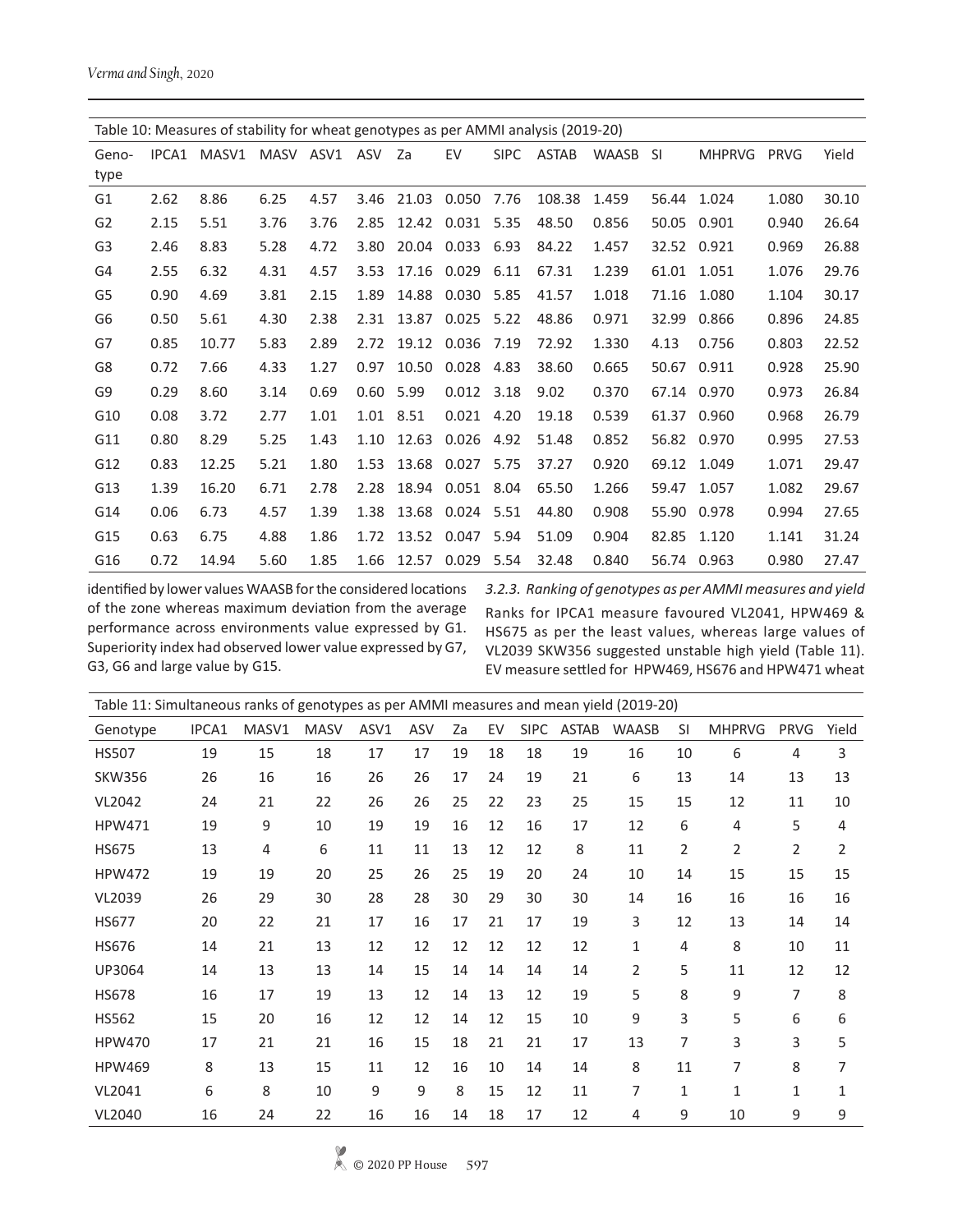genotypes. Minimum ranks of SPIC favoured HS675, HS676 and VL2041 genotypes. Lower value of Za measure possessed by VL2041, HS676 and HS675 genotypes for stable higher yield as compared to others genotypes. Values of least magnitude of ASV and ASV1 pointed towards VL2041, HS675 and HS676 wheat genotypes (Oyekunle et al., 2017). Composite measure MASV selected HS675 VL2041 HPW471 while HS675 VL2041 HPW471 identified by MASV1 asgenotypes of choice for these locations of the zone. WAASB measure ranked suitability of HS676, UP3064 and HS677 genotypes. Superiority index while weighting 0.65 and 0.35 for yield and stability found VL2041, HS675 and HS562 as of stable performance with high yield. PRVG and MHPRVG measures observed suitability of VL2041, HS675 and HPW470 wheat genotypes. More over the average yield of genotypes ranked VL2041, HS675 and HS507 as of order of choice. In the present study, all measures identified genotypes VL2041, HS675 and HS562 as stable and high yielders.

#### *3.2.4. Clustering pattern of measures*

Biplot graphical analysis based on two significant principal component analysis (PCA) of the simultaneous ranks of measures (Figure 2). More over the loadings of the measures as per first two PC's were reflected in Table 12. Nearly 85.6% of variation of the ranks of stability measures accounted by two PCAs (Rad et al., 2013). Three major groups of stability measures depicted in Figure 2. Yield clubbed PRVG & MHPRVG measures. MASV1 grouped with SI and MASV. Larger group comprises of SIPC, Za, ASTAB ASV, IPCA1, ASV1. Measure



Figure 2: Biplot graphical analysis of stability measures of wheat genotypes evaluated under MET 19-20

| $(2019-20)$   |       |                 |
|---------------|-------|-----------------|
| Measure       | PC1   | PC <sub>2</sub> |
| IPCA1         | 0.275 | 0.093           |
| MASV1         | 0.231 | $-0.188$        |
| <b>MASV</b>   | 0.267 | $-0.026$        |
| ASV1          | 0.297 | 0.117           |
| ASV           | 0.293 | 0.107           |
| Za            | 0.290 | 0.190           |
| EV            | 0.275 | 0.101           |
| <b>SIPC</b>   | 0.286 | 0.226           |
| ASTAB         | 0.294 | 0.111           |
| <b>WAASB</b>  | 0.098 | 0.639           |
| SI            | 0.292 | 0.004           |
| <b>MHPRVG</b> | 0.274 | $-0.317$        |
| <b>PRVG</b>   | 0.255 | $-0.380$        |
| Yield         | 0.249 | $-0.409$        |
| % variance    | 70.48 | 15.07           |

Table 12: Loadings of stability measures as per first two PC's

WAASB maintained distance from other stability measures and observed as outliers in graphical analysis.

#### *3.2.5. Association analysis among measures*

All direct relations were displayed by yield with all considered stability measures. Though significant values of positive correlations observed with SI, MHPRVG and PRVG (Table 13). Same pattern of positive correlations were maintained by PRVG measure. Negative values of MHPRG with ASV, ASV1, ASTAB and WAASB only rest were direct relations had exhibited by MHPRVG. Mostly negative values were exhibited by SI measure with stability measures apart of direct with MHPRVG, PRVG &yield. WAASB measure exhibited direct relationships with other stability measures except of indirect relations with SI, yield, MHPRVG and PRVG. Stability measures considering AMMI analysis i.e. Za, SIPC, SV,ASV1, MASV1, MASV and ASTAB achieved only positive correlation values with others and among themselves (Ajay et al., 2019). Indirect relations of ASTAB had seen with SI, PRVG, MHPRVG and yield. Small positive correlation value of EZ with SI also observed. Negative correlations of ASV & ASV1 with SI and MHPRVG need mention yield were of low magnitude.

| Table 13: Association analysis of SI with other measures (2019-20) |       |       |       |             |             |       |             |       |          |          |          |       |       |
|--------------------------------------------------------------------|-------|-------|-------|-------------|-------------|-------|-------------|-------|----------|----------|----------|-------|-------|
| Measure                                                            | MASV1 | MASV  | ASV1  | ASV         | za z        | EV    | SIPC.       | ASTAB | WAASB SI |          | MHPRVG   | PRVG  | Yield |
| IPCA1                                                              | 0.070 | 0.359 |       | 0.945 0.878 | 0.680       | 0.488 | 0.597       | 0.764 | 0.711    | -0.144   | 0.096    | 0.220 | 0.265 |
| MASV1                                                              |       | 0.763 | 0.034 | 0.035       | 0.313 0.368 |       | 0.455 0.159 |       | 0.272    | -0.099   | 0.035    | 0.050 | 0.053 |
| <b>MASV</b>                                                        |       |       | 0.398 | 0.414       | 0.760       | 0.746 | 0.831       | 0.693 | 0.721    | $-0.256$ | 0.043    | 0.137 | 0.148 |
| ASV1                                                               |       |       |       | 0.986       | 0.803       | 0.522 | 0.700       | 0.840 | 0.838    | $-0.331$ | $-0.037$ | 0.098 | 0.136 |
| ASV                                                                |       |       |       |             | 0.838       | 0.527 | 0.732       | 0.842 | 0.874    | $-0.412$ | $-0.097$ | 0.038 | 0.069 |

Table 13: Continue...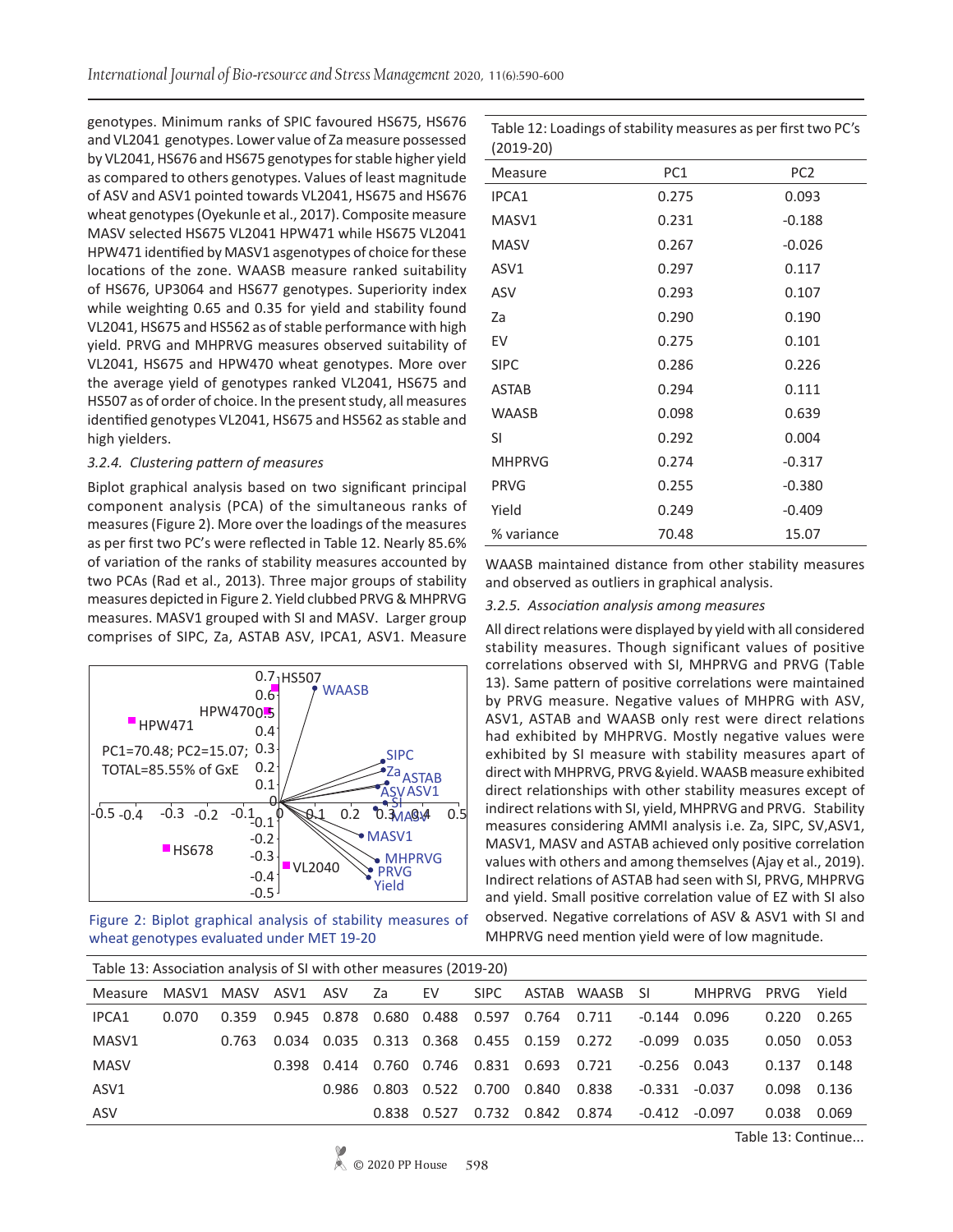*Verma and Singh*, 2020

| Measure       | MASV1 | MASV | ASV1 | ASV | Za | EV    | <b>SIPC</b> | ASTAB | WAASB SI |          | <b>MHPRVG</b> | <b>PRVG</b> | Yield |
|---------------|-------|------|------|-----|----|-------|-------------|-------|----------|----------|---------------|-------------|-------|
| Za            |       |      |      |     |    | 0.743 | 0.957       | 0.932 | 0.996    | $-0.397$ | 0.009         | 0.146       | 0.157 |
| EV            |       |      |      |     |    |       | 0.865       | 0.737 | 0.701    | 0.004    | 0.296         | 0.405       | 0.420 |
| <b>SIPC</b>   |       |      |      |     |    |       |             | 0.863 | 0.932    | $-0.294$ | 0.093         | 0.220       | 0.232 |
| <b>ASTAB</b>  |       |      |      |     |    |       |             |       | 0.933    | $-0.384$ | $-0.037$      | 0.110       | 0.135 |
| <b>WAASB</b>  |       |      |      |     |    |       |             |       |          | $-0.417$ | $-0.012$      | 0.127       | 0.138 |
| SI            |       |      |      |     |    |       |             |       |          |          | 0.905         | 0.845       | 0.843 |
| <b>MHPRVG</b> |       |      |      |     |    |       |             |       |          |          |               | 0.988       | 0.979 |
| <b>PRVG</b>   |       |      |      |     |    |       |             |       |          |          |               |             | 0.996 |
|               |       |      |      |     |    |       |             |       |          |          |               |             |       |

## **4. Conclusion**

GxE interaction in multi-environment yield trials had been studied effectively by AMMI model. Recent stability measures use AMMI model and yield of genotypes simultaneous for more meaning interpretation as compared to measures consider either the AMMI or yield of genotypes only. Measures WAAB and SI would be effective to identify stable high-yielding genotypes.

## **5. Acknowledgement**

The wheat genotypes were evaluated at research fields at coordinated centers of AICW&BIP across the country. First author sincerely acknowledges the hard work of all the staff for field evaluation and data recording of wheat genotypes.

## **6. References**

- Adjebeng-Danquah, J., Manu-Aduening, J., Gracen, V.E., Asante, I.K., Offei, S.K., 2017. AMMI stability analysis and estimation of genetic parameters for growth and yield components in cassava in the forest and guinea savannah ecologies of Ghana. International Journal of Agronomy 2017, 1–10.
- Ajay, B.C., Aravind, J., Fiyaz, R.A., Kumar, N., Lal, C., Gangadhar, K., Kona, P., Dagla, M.C., Bera, S.K., 2019. Rectification of modified AMMI stability value (MASV). Indian Journal of Genetics & Plant Breeding 79(4), 726-731.
- Bocianowski, J., Niemann J., Nowosad, K., 2019. Genotypeby environment interaction for seed quality traits in interspecific cross-derived *Brassica* lines using additive main effects and multiplicative interaction modelEuphytica 215(7), 1–13.
- Bornhofen, E., Benin G., Storck, L., Woyann, L.G., Duarte, T., Stoco, M.G., Marchioro, S.V., 2017. Statistical methods to study adaptability and stability of wheat genotypes. Bragantia 76, 1–10.
- Farshadfar, E., 2008. Incorporation of AMMI stability value and grain yield in a single non-parametric index (GSI) in bread wheat. Pakistan Journal of Biological Sciences 11, 1791–1796.
- Farshadfar, E., Mahmodi, N., Yaghotipoor, A., 2011. AMMI stability value and simultaneous estimation of yield

and yield stability in bread wheat (*Triticum aestivum*  L.). Australian Journal of Crop Science 5, 1837–1844.

- Gauch, H.G., 2013. A simple protocol for AMMI analysis of yield trials. Crop Science 53, 1860–1869.
- Jeberson, M.S., Kant, L., Kishore N., Rana, V., Walia, D.P., Singh, D., 2017. AMMI and GGE biplot analysis of yield stability and adaptability of elite genotypes of bread wheat (*Triticum aestivum* L.) for Northern hill zone of India, International Journal of Bio-resource and Stress Management 2017, 8(5), 635-641
- Kang, M.S., 1993. Simultaneous selection for yield and stability in crop performance trials: Consequences for growers. Agronomy Journal 85, 754–757.
- Olivoto, T., 2018. WAASB data, Mendeley Data, v2. doi. org/10.17632/2sjz32k3s3.2
- Olivoto, T., 2019. Metan: multi environment trials analysis. R package version 1.1.0. https://github.com/TiagoOlivoto/ metan.
- Olivoto, T., Lucio,Dal'Col, A., Gonzalez, Silva da, J.A., Marchioro, V.S., 2019. Mean performance and stability in multi-environment trials I: Combining features of AMMI and BLUP techniques. Agronomy Journal 111, 1–12.
- Oyekunle, M., Menkir, A., Mani, H., Olaoye, G., Usman, I.S., Ado, S.G., 2017. Stability analysis of maize cultivars adapted to tropical environments using AMMI analysis. Cereal Research Communications 45, 336–345.
- Purchase, J.L., Hatting, H., Deventer, van, C.S., 2000. Genotype×environment interaction of winter wheat (*Triticum aestivum* L.) in South Africa: II. Stability analysis of yield performance. South African Journal of Plant and Soil 17, 101–107.
- Ramburan, S., Zhou, M., Labuschagne, M., 2011. Interpretation of genotype×environment interactions of sugarcane: Identifying significant environmental factors. Field Crops Research 124, 392–399.
- Rad, M.R.N., Kadir, M.A., Rafii, M.Y., Jaafar, H.Z.E., Naghavi, M.R., Ahmadi, F., 2013. Genotype×environment interaction by AMMI and GGE biplot analysis in three consecutive generations of wheat (*Triticum aestivum*) under normal and drought stress conditions. Australian Journal Crop Science 7(7), 956–961.